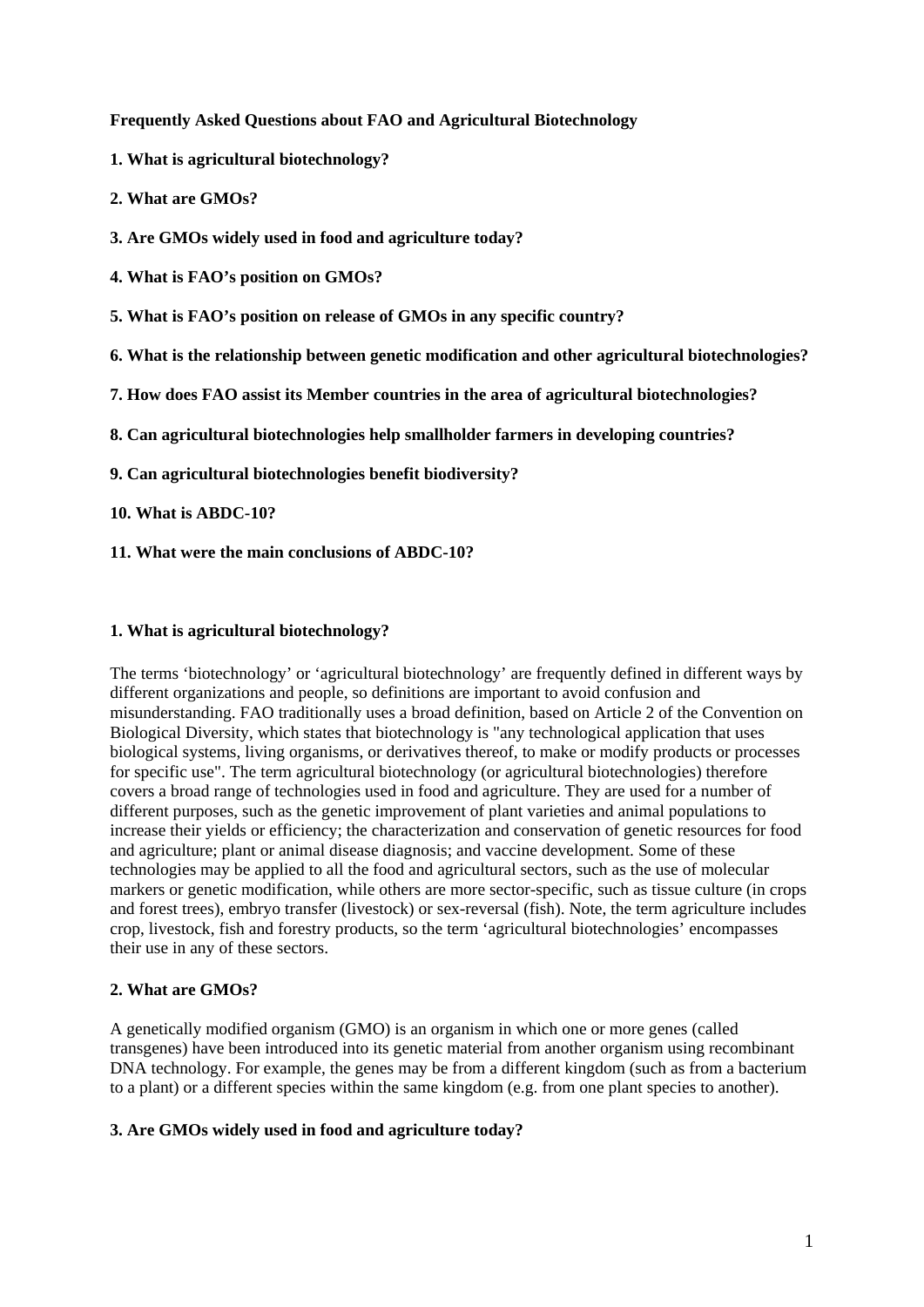In crops, genetic modification has had limited but real success in modifying a few simple input traits in a small number of commercial commodity crops, which have also been adopted by farmers in some developing countries. GM crops were first grown commercially in the mid 1990s. While the majority continues to be grown in developed countries, an increasing number of developing countries are reported to be cultivating them. Almost all GM crops grown commercially are soybean, maize, cotton or canola and they have been genetically modified for herbicide tolerance and/or insect resistance. No GM livestock or fish have been commercially released for food and agricultural purposes to date in the world. Commercial release of GM forest trees has been reported in one country, China. Although documentation is poor, use of GM micro-organisms in agro-industry (e.g. for production of enzymes in the food industry) and the animal feed sector (e.g. for production of feed additives such as amino acids and enzymes) is routine in developed countries and is also a reality in many developing countries.

# 4**. What is FAO's position on GMOs?**

First, despite what is sometimes said, we do not need GMOs to resolve the current world hunger problem. There is enough food for everybody, but millions of people are poor and simply do not have the money to buy food – that is why access to food is a major problem.

Second, FAO recognizes that genetic modification can help in some circumstances to increase production and productivity and thus contribute to food security. However, FAO is also aware of the concern about the potential risks that GMOs pose regarding the effects on human and animal health and the environment. FAO underlines the need to carefully evaluate the potential benefits and possible risks associated with the application of modern technologies to increase plant and animal productivity and production. However, the responsibility for formulating policies and making decisions regarding these technologies rests with the Member Governments themselves.

### **5. What is FAO's position on release of GMOs in any specific country?**

As mentioned above, the responsibility for formulating policies and making decisions regarding GMOs lies with the individual Governments. FAO does not interfere in the policies or decisions, including those related to GMOs, of its Member Governments and so it has no position regarding the development, testing or commercial release of GMOs in any specific country. However, on their request, FAO provides advice, assistance with capacity development, information and a meeting place to its Member Governments.

#### **6. What is the relationship between genetic modification and other agricultural biotechnologies?**

The major controversy about the subject of agricultural biotechnology relates to a single biotechnology, genetic modification, and its resulting products, the GMOs. While there has been little discussion about the other biotechnologies, the debate about the advantages and disadvantages, real or perceived, of GMOs began over a decade ago and it still continues today without showing any significant signs of abating.

In the past, and still today, there has been too much emphasis on genetic modification and GMOs and too little focus on the potential merits of the other biotechnologies and the positive role that they can play for food security and sustainable development in developing countries. The polarized debate has led to these other biotechnologies being overshadowed and is likely to have hindered their development and application. They vary considerably, from biotechnologies that are relatively 'lowtech' (such as biofertilizers, biopesticides or tissue culture in crops/trees; artificial insemination in livestock; fermentation and use of bioreactors in food processing) to those that are more 'high-tech' (such as use of polymerase chain reaction (PCR) based methodologies for disease diagnosis, markerassisted selection, genomics or *in vitro* fertilization in livestock). An important feature they all have in common is that, unlike genetic modification and GMOs, these biotechnologies, and any eventual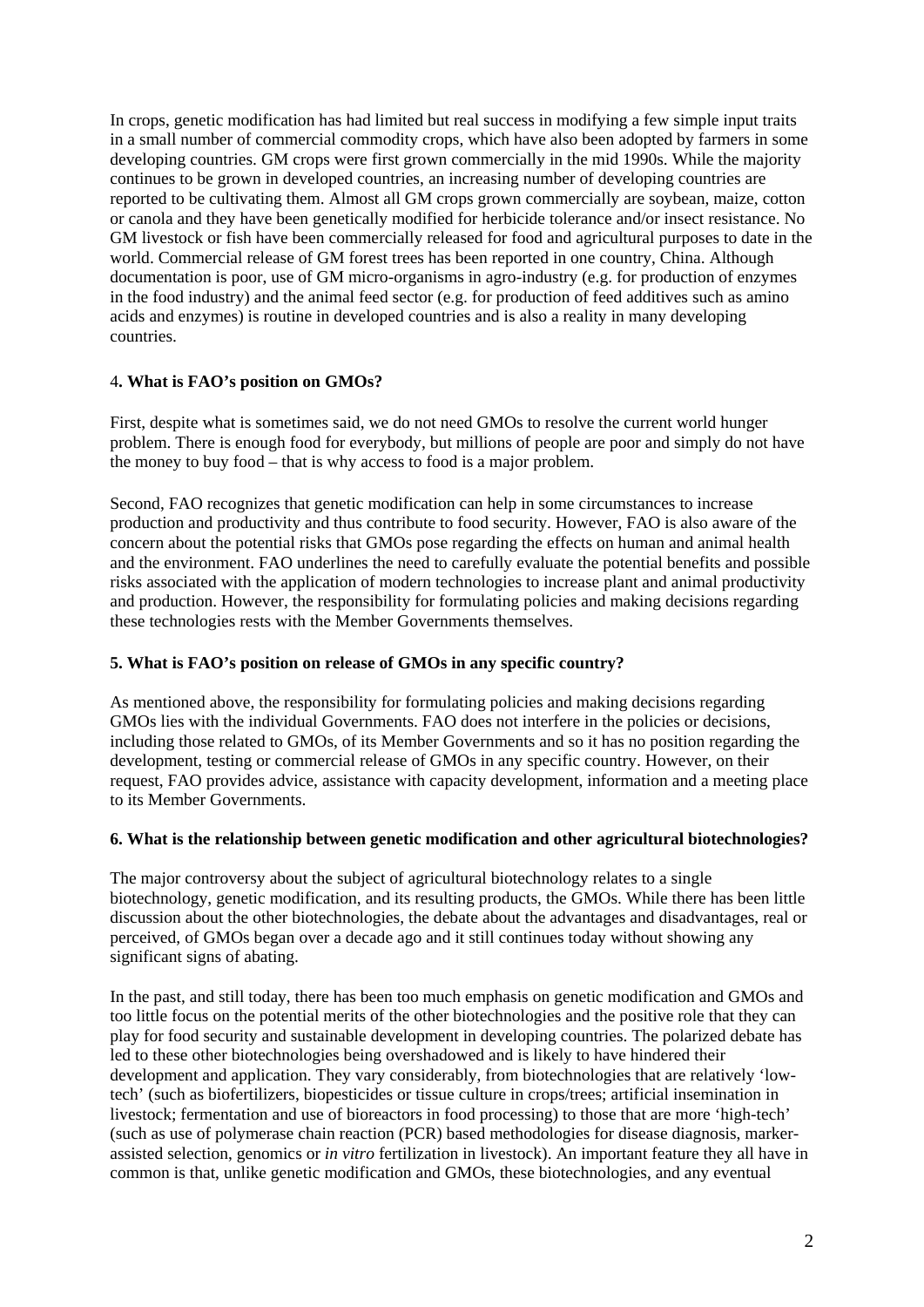products arising from them, do not normally require any specific regulatory approval, meaning that they can be quickly adopted by farmers and that the costs of release are low.

### **7. How does FAO assist its Member countries in the area of agricultural biotechnologies?**

FAO implements its overall mandate, including its mandate regarding agricultural biotechnologies, in four ways, namely by providing its Members with advice; assistance with capacity development; information; and a meeting place for nations.

On request, FAO provides legal and technical advice to governments on areas such as development of national biotechnology strategies and development of biosafety<sup>[1](#page-2-0)</sup> frameworks. For example, FAO has assisted countries such as Bangladesh, Paraguay, Sri Lanka and Swaziland to develop their national biotechnology policies and strategies.

FAO assists its Member countries to develop their capacities in agricultural biotechnologies and related issues through technical co-operation and training, implemented at the national, sub-regional, regional and global levels. For these activities, FAO collaborates with a range of partners, including other UN agencies and the research centres of the Consultative Group on International Agricultural Research (CGIAR).

FAO has been at the forefront in recent years in providing high-quality, updated, balanced sciencebased information about agricultural biotechnologies to its Member countries and in providing a neutral platform for them to exchange information on this subject. This has been done using the Internet, e-mail conferences/newsletters as well as hard-copy and electronic publications.

FAO facilitates development of international standards and helps frame international conventions and agreements as well as hosting major conferences, technical meetings and expert consultations. The Secretariats of several intergovernmental bodies/treaties dealing with some biotechnology-related issues are based in FAO Headquarters, including the Commission on Genetic Resources for Food and Agriculture, the International Plant Protection Convention, the International Treaty on Plant Genetic Resources for Food and Agriculture and the Joint FAO/WHO Codex Alimentarius Commission. For example, in 2010 the Codex Alimentarius Commission adopted guidelines on methods for detection, identification and quantification of specific DNA sequences and proteins in foods.

# **8. Can agricultural biotechnologies help smallholder farmers in developing countries?**

Yes, and this is illustrated by many case studies provided in the background documents prepared by FAO for ABDC-10<sup>[2](#page-2-1)</sup>. For example, New Rice for Africa (NERICA) varieties have been developed using biotechnologies that enable crossing of two species of cultivated rice, African rice and Asian rice. These NERICA varieties combine the high yields from the Asian rice with the ability of the African rice to thrive in harsh environments and are grown on about 200,000 hectares of upland areas annually in sub-Saharan Africa. In the Satkhira and Chittagong districts of Bangladesh, the use of artificial insemination to raise milk yields of dairy cattle has increased incomes and employment for smallholders in community-based programmes. In India, the use of DNA-based methods to detect pathogens was a key component of better management practices that were applied for small-scale shrimp farmers in Andhra Pradesh and which led to significant improvement in profits and reduced shrimp disease risks for farmers. DNA-based tools have been applied to improve traditional fermentation-based food/drink production systems to create home-grown industries in Africa, Asia and Latin America. Biotechnologies have also played a vital role in the diagnosis and surveillance of

1

<span id="page-2-0"></span><sup>&</sup>lt;sup>1</sup> Biosafety is a general term used to describe frameworks encompassing policy, regulation and management to control potential risks associated with the experimentation, release, use and transboundary movement of GMOs<br><sup>2</sup> FAO. 2011. Biotechnologies for agricultural development: Proceedings of the FAO international technical conference on

<span id="page-2-1"></span><sup>&#</sup>x27;Agricultural biotechnologies in developing countries: Options and opportunities in crops, forestry, livestock, fisheries and agro-industry to face the challenges of food insecurit[y](http://www.fao.org/docrep/014/i2300e/i2300e00.htm) and climate change' (ABDC-10). <http://www.fao.org/docrep/014/i2300e/i2300e00.htm>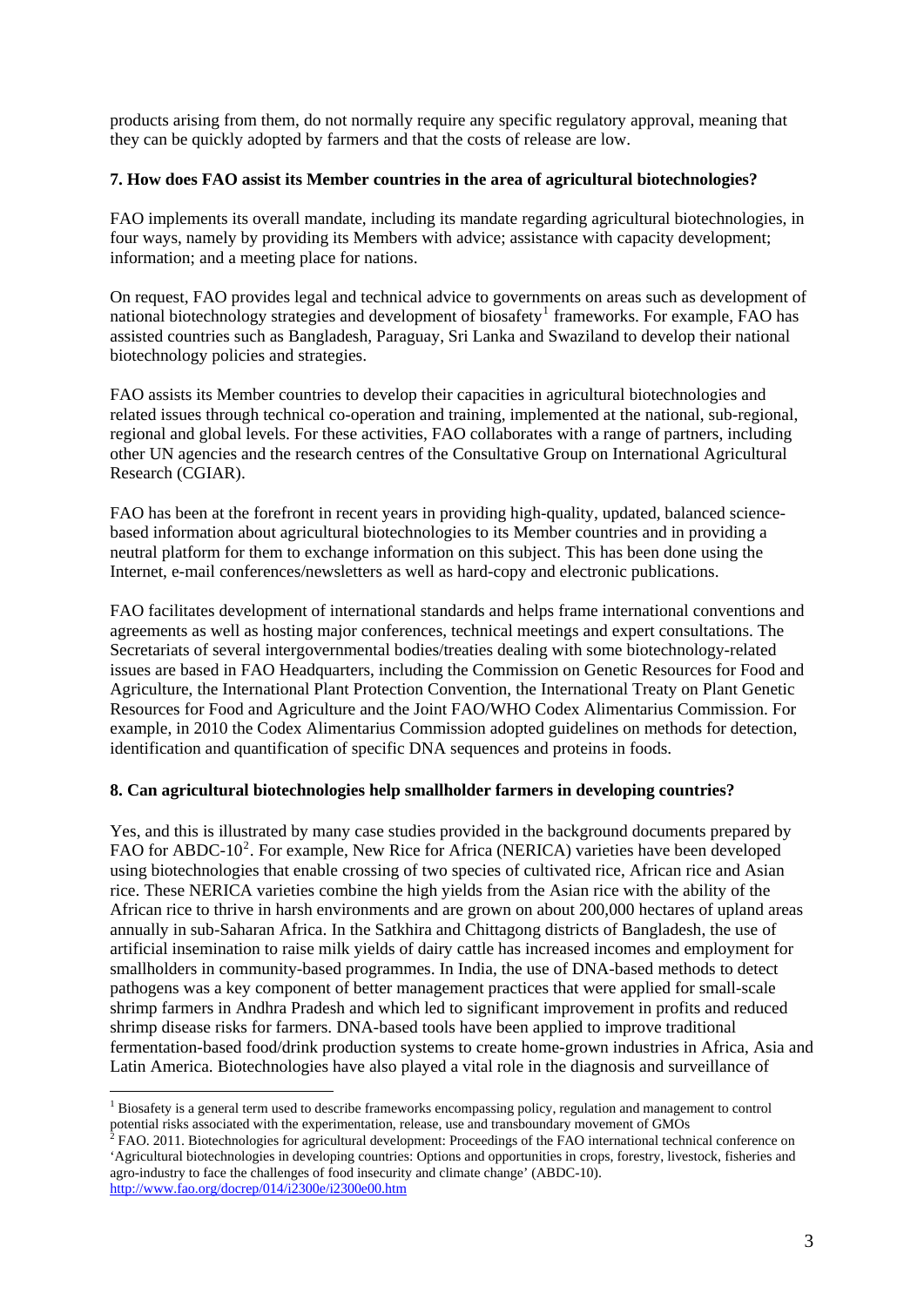rinderpest, contributing to the eradication of this infectious viral disease of cattle, buffalo, yak and numerous wildlife species that has caused devastating effects throughout history. This is only the second time that a disease has been eradicated worldwide, following smallpox in humans.

However, it must be underlined that no biotechnology or biotechnology product is a silver bullet that can ensure success on its own. The ability of agricultural biotechnologies to help smallholder farmers also depends on a range of other factors such as government policies and access of the farmers to extension services, agricultural inputs, credit and markets.

# **9. Can agricultural biotechnologies benefit biodiversity?**

A number of agricultural biotechnologies can help to characterize, conserve and utilize crop, animal, forestry, aquatic and microbial genetic resources and they are being used for this purpose in both developed and developing countries. Characterization is needed to identify and prioritize genetic resources for food and agriculture to be conserved. In addition to features such as their phenotypes, population size and geographical distribution, genetic resources can be characterized using biotechnologies such as molecular markers that reveal differences at the DNA level that are not influenced by the environment. Agricultural biodiversity can be conserved using biotechnologies such as cryopreservation (i.e. that preserve genetic material, such as seeds, sperm or embryos, at ultra-low temperatures) and *in vitro* slow growth storage (where sterile tissue/plantlets of crops or trees are grown on nutrient gels).

Genetic resources are the raw material for agricultural development and their sustainable use is crucial for global food security. Biotechnologies are increasingly being utilized to enhance genetic resources, such as by the use of immunological and molecular methods for pathogen screening and disease diagnostics to improve plant and animal disease control or the use of micropropagation, the laboratory practice of rapidly multiplying disease-free stock plant material to produce a large number of progeny plants using plant tissue culture methods.

# **10. What is ABDC-10?**

ABDC-10 is the acronym for the FAO international technical conference on "Agricultural biotechnologies in developing countries: Options and opportunities in crops, forestry, livestock, fisheries and agro-industry to face the challenges of food insecurity and climate change" (ABDC-10, [www.fao.org/biotech/abdc](http://www.fao.org/biotech/abdc)) which took place in Guadalajara, Mexico on 1-4 March 2010. The conference was hosted by the Government of Mexico and co-sponsored by the International Fund for Agricultural Development (IFAD). The Consultative Group on International Agricultural Research (CGIAR), the Global Forum on Agricultural Research (GFAR), the International Centre for Genetic Engineering and Biotechnology (ICGEB) and the World Bank were major partners in this initiative. A major objective of the Conference was to take stock of the application of biotechnologies across the different food and agricultural sectors in developing countries, in order to learn from the past and to identify options for the future to face the challenges of food insecurity, climate change and natural resource degradation.

The Conference was attended by about 300 policy-makers, scientists and representatives of intergovernmental and international non-governmental organizations, including delegations from 42 FAO member countries. A key feature of ABDC-10 was the involvement of a broad range of different stakeholders, including several intergovernmental and non-governmental organizations and regional fora, which organized and supported a comprehensive series of parallel sessions that were sectorspecific, regional or of cross-sectoral interest.

# **11. What were the main conclusions of ABDC-10?**

At the end of the conference, the Member States reached a number of key conclusions. They acknowledged that agricultural biotechnologies can help to alleviate hunger and poverty, assist in